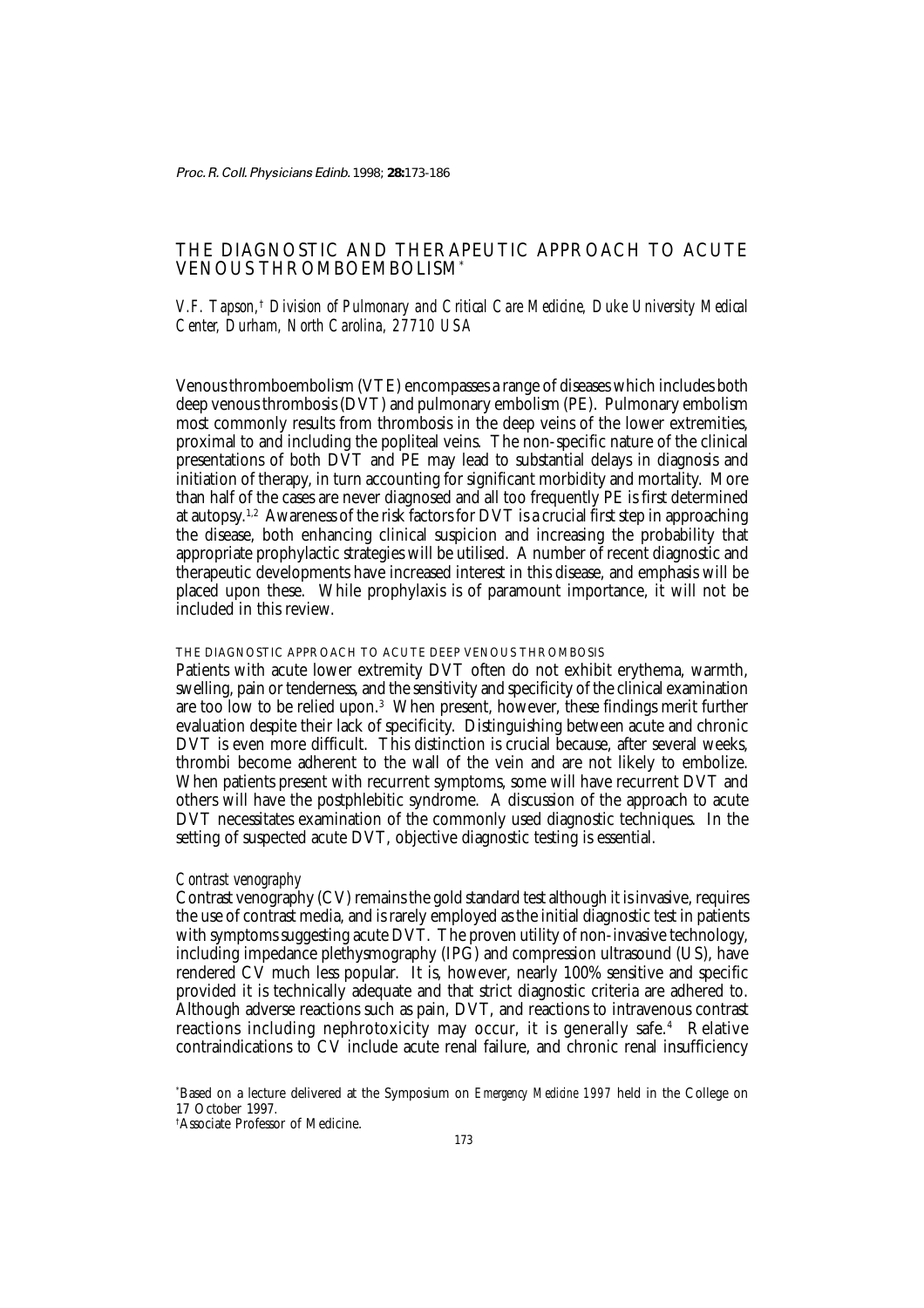with a creatinine of greater than 2-3 mg/dl. Idiosyncratic reactions may be minimised with antihistamines and corticosteroids.

## *Impedance plethysmography*

Impedance plethysmography has been extensively investigated in prospective clinical trials, mainly in Canada and Europe.<sup>5,6</sup> Compared with other diagnostic tests for DVT, it takes less technical training, is less expensive, and is portable. This technique detects increased venous outflow resistance in the deep veins of the proximal lower extremities. Impedance plethysmography has been compared with CV in consecutive symptomatic patients with suspected proximal DVT in a number of clinical investigations over the past several decades. It has been demonstrated that the sensitivity and specificity of IPG for detecting proximal DVT are both dependent on adhering to a validated protocol. Potential causes of false-positive results include increased intrathoracic pressure, increased intra-abdominal pressure and decreased venous return from the lower extremities, such as might occur due to obstruction of blood flow by tumour, or in patients with low cardiac output or severe peripheral vascular disease. Resolution rates for IPG-documented acute proximal DVT at 3, 6, 9 and 12 months have been found to be 67%, 85%, 92% and 95%. $^7\,$  Thus, IPG appears to be reliable in diagnosing recurrent DVT when interval IPG normalisation has been documented or if the previous episode is remote. Despite extensive outcome data, this diagnostic modality is less commonly used today, with US being more widely employed for evaluating suspected acute lower extremity DVT.

### *Compression ultrasound with venous imaging*

Compression ultrasound, with venous imaging (real-time B-mode imaging) is noninvasive, widely available and has proven to be accurate in diagnosing acute, symptomatic, proximal DVT. In contrast to Doppler venous flow detection, which only offers information regarding blood flow, real-time sonography permits a twodimensional cross-sectional representation of the lower extremity veins. The combination of these two techniques is termed duplex ultrasound. Ultrasound technology has been advanced by the development of colour duplex instrumentation that display Doppler frequency shifts as colour superimposed on the grey scale image. Colour duplex images display both mean blood flow velocity, expressed as a change in hue or saturation, and direction of blood flow as displayed as red or blue. Nonocclusive thrombi may be more easily documented with colour flow imaging, and calf vein evaluation, especially studies in obese patients are generally more easily achieved with this technique. Compression US with venous imaging (real-time B-mode imaging), duplex US, and colour Doppler, all rely upon compression, at least to some degree, for the diagnosis of DVT. While there are differences between the techniques, a clear advantage of one over another has not been demonstrated in prospective clinical trials as long as compression is used. Among the useful features of US imaging is the ability to identify alternative pathology, such as Baker's cysts, haematomas, lymphadenopathy, femoral artery aneurysm, superficial thrombophlebitis, and abscesses.<sup>8</sup>

The sensitivity and specificity of compression US have both been above 90% in most studies of symptomatic patients and greater than 95% in several of them.<sup>9-11</sup> The duplex and colour-flow techniques have been evaluated in similar studies, and the results are similar to the above trials. When US is negative in the setting of suspected DVT, serial US has proven in symptomatic outpatients to be a sensitive means by which to detect proximal extension of calf DVT. Heijboer and colleagues<sup>12</sup> found that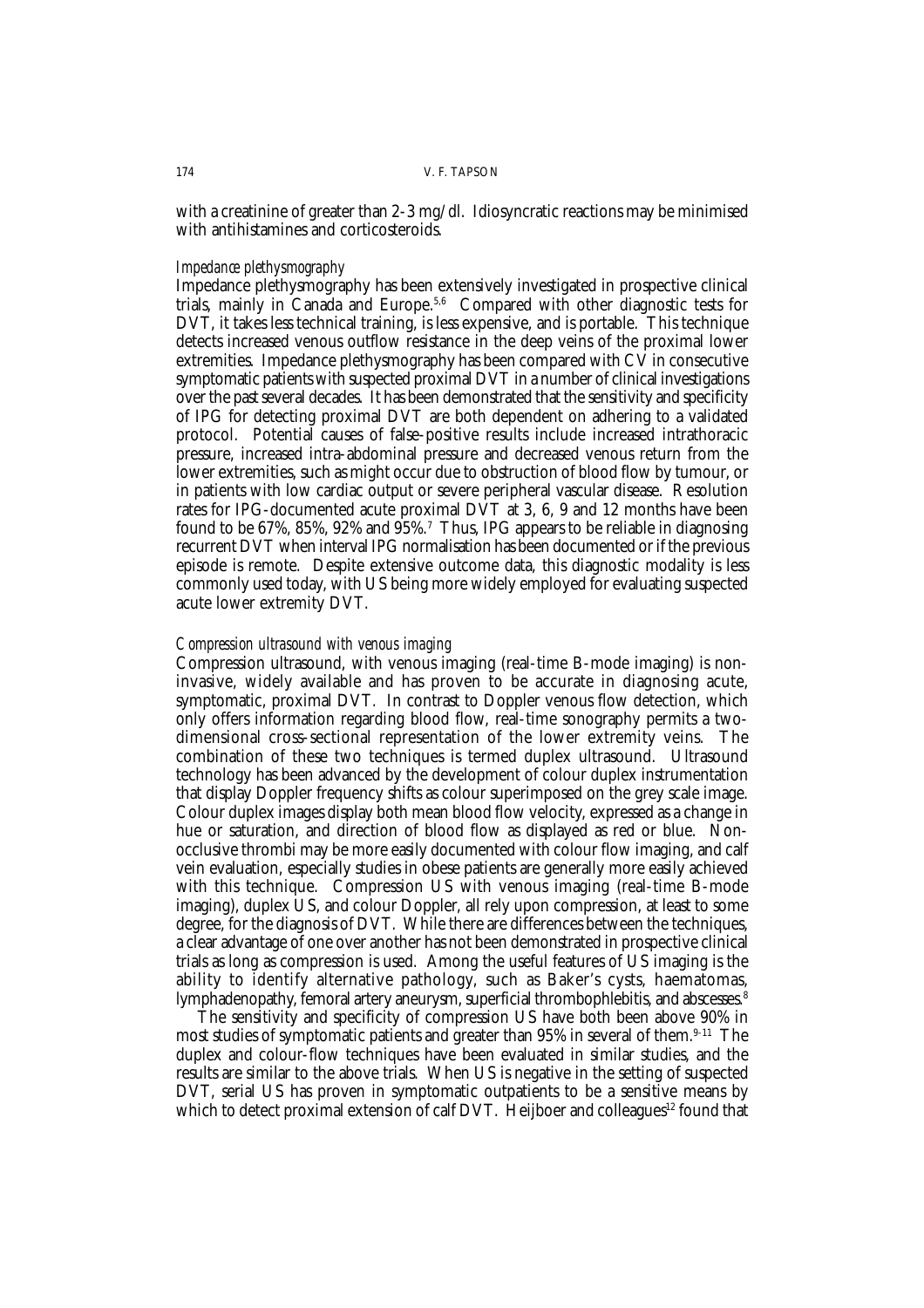when serial compression US remained negative (day one, two and seven), the incidence of VTE during the six-month follow-up period was only 1.5%.

Limitations of compression US with venous imaging include certain patient characteristics which may limit venous compressibility. Obesity, oedema, leg tenderness as well as plaster casts or immobilisation devices limit access to the extremity. While there may be areas of focal incompressibility, these areas are usually bilaterally symmetric and colourflow imaging will generally reveal venous filling. Other possible causes of false-positive results include extrinsic venous compression by a pelvic mass or other perivascular pathology. False-negative studies may occur in cases of isolated calf DVT or in proximal DVT in asymptomatic patients even those of high-risk.13 Ultrasound techniques are unreliable in detecting DVT in the iliac veins; CV and magnetic resonance imaging (MRI) are much more reliable in this setting.14

## *Magnetic resonance imaging (for the evaluation of deep venous thrombosis)*

Magnetic resonance imaging has been used increasingly in the setting of acute DVT with advantage. Preliminary studies suggest excellent sensitivity and specificity not only for thigh DVT, but also for acute pelvic vein thrombosis.<sup>14-19</sup> Pelvic DVT may be difficult to evaluate by US and even by CV. Studies have validated the use of gradient echo 'white blood' MRI for the detection of DVT. These images may be supplemented by spin echo or fast spin echo blood images, although the latter are not recommended for primary diagnosis. Imaging should be performed in the axial plane and interpretations should be based upon review of source images rather than reprojections. During the procedure, the attending radiologist can scrutinise areas of suspected abnormalities using different techniques. Successful use reflects the involvement of an experienced radiologist.

The potential to distinguish acute from chronic DVT is a feature of MRI. Criteria that may suggest chronic DVT have also been used for CV and include irregular wall thickening in the presence of collateral veins, and a diminutive lumen.15 It has been suggested that inflammation surrounding a thrombosed vessel indicates acute DVT, while the absence of oedema suggests more chronic DVT.<sup>16</sup> These criteria require validation. Finally, preliminary studies in patients with pulmonary embolism suggest the MRI may be the first technique enabling both the lungs and the lower extremities to be evaluated for clot at the same time.<sup>20-22</sup>

Patients considered for MRI must be carefully screened for contraindications particularly with regard to the presence of metallic devices from injuries or surgery. Other possible contraindications include significant claustrophobia, the inability to co-operate, and massive obesity.

## THE DIAGNOSTIC APPROACH TO ACUTE PULMONARY EMBOLISM *The clinical evaluation and initial laboratory studies*

It is clear that PE cannot be unequivocally diagnosed solely on the basis of the history and physical examination, and this is underscored by the frequent failure to establish the diagnosis prior to autopsy.<sup>1,2</sup> The diagnosis should be considered whenever dyspnea is unexplained. Dyspnea, with or without associated anxiety, and pleuritic chest pain and haemoptysis are common in PE, but are non-specific, and one or more of these symptoms may be caused by, or occur concomitantly, with pneumonia, exacerbations of asthma or obstructive lung disease, congestive heart failure, or lung cancer. A search for PE may be appropriate despite possible alternative explanations if risk factors and the clinical setting are suggestive. Tachypnea and tachycardia are the most common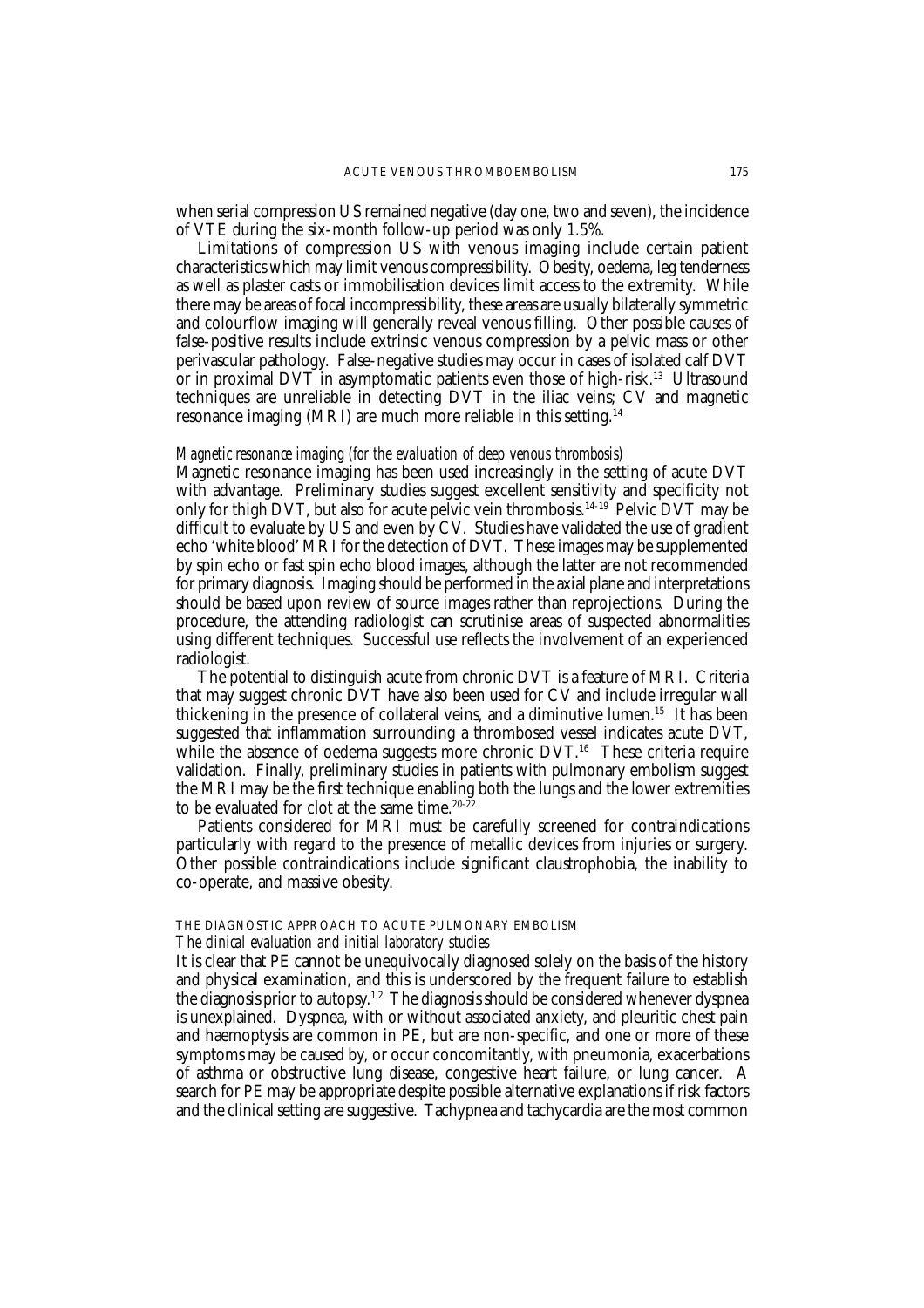signs of PE but are non-specific. Light-headedness and syncope may be caused by PE but may also result from a variety of other disease states which cause hypoxaemia or hypotension. Pulmonary embolism should always be suspected when syncope or sudden hypotension develop, and these often indicate a substantial embolic burden. The findings on cardiac thrombus and pulmonary physical examinations are both non-specific for PE. Clinical suspicion becomes more powerful when considered in conjunction with VQ scanning.<sup>23</sup>

While electrocardiographic abnormalities may develop in the setting of acute PE, they are generally non-specific and include T-wave changes, ST segment abnormalities, and left or right axis deviation.<sup>24</sup> Patients with massive or submassive PE are more likely to manifest changes of acute cor pulmonale (S1 Q3 T3 pattern, right bundle branch block, P-wave pulmonale or right axis deviation).<sup>24</sup> The low frequency of specific ECG changes associated with PE was confirmed in the PIOPED study.<sup>23</sup>

Hypoxaemia is common in acute PE, but not universally present. Young patients without underlying lung disease may have a normal  $PaO<sub>2</sub>$ . In a retrospective analysis of hospitalised patients with proven PE, the PaO<sub>2</sub> was greater than 80 mm Hg in 29% of patients less than 40 years old, compared with  $3\%$  in the older group.<sup>25</sup> The diagnosis of acute PE cannot be excluded by a normal  $PaO<sub>2</sub>$  and although the alveolar-arterial difference is usually elevated, it may rarely be normal in patients without pre-existing cardiopulmonary disease.

Most patients with PE have non-specific abnormalities in a chest radiograph. Common findings include atelectasis, pleural effusion, pulmonary infiltrates and elevation of a hemidiaphragm.26 Classic suggestions of pulmonary infarction such as Hampton's hump or decreased vascularity (Westermark's sign) are suggestive but infrequent. A normal chest radiograph in the setting of severe dyspnea and hypoxaemia without evidence of bronchospasm or anatomic cardiac shunt is strongly suggestive of PE. Diagnosing other conditions such as pneumonia, pneumothorax or rib fracture which may cause symptoms similar to acute PE is important, but PE may co-exist with these and other cardiopulmonary disease.

### *The D-dimer test*

The D-dimer is a specific degradation product released into the circulation when cross-linked fibrin thrombi undergo endogenous fibrinolysis. Numerous clinical trials have been undertaken to determine the utility of this test. Strategies have included the combination of ventilation-perfusion (VQ) scanning and D-dimer testing. Different assays have been evaluated using different cut-off values. Generally, either an enzymelinked immunosorbent assay (ELISA) or a latex agglutination test has been performed. In patients with suspected PE, a low plasma D-dimer ( $<$  500 ng/ml), measured by ELISA has a 95% negative predictive power. However, low D-dimer levels have been found in only about 25% of patients without PE.27,28 A normal latex agglutination Ddimer does not appear to be reliable in excluding PE.<sup>29,30</sup> Management studies have been performed with therapeutic decisions based, in part, upon D-dimer results. Ginsberg and colleagues<sup>31</sup> evaluated the results of a bedside whole blood agglutination D-dimer assay together with IPG in patients with suspected DVT. When both studies were negative, anticoagulation was withheld and the patients were followed for three months: the negative predictive value proved to be 98.5% (95% confidence interval, 96.3-99.6), and 97.2% for the D-dimer test alone.

When the medical literature is systematically reviewed for publications that compare D-dimer results to the results of other diagnostic tests for venous thromboembolism,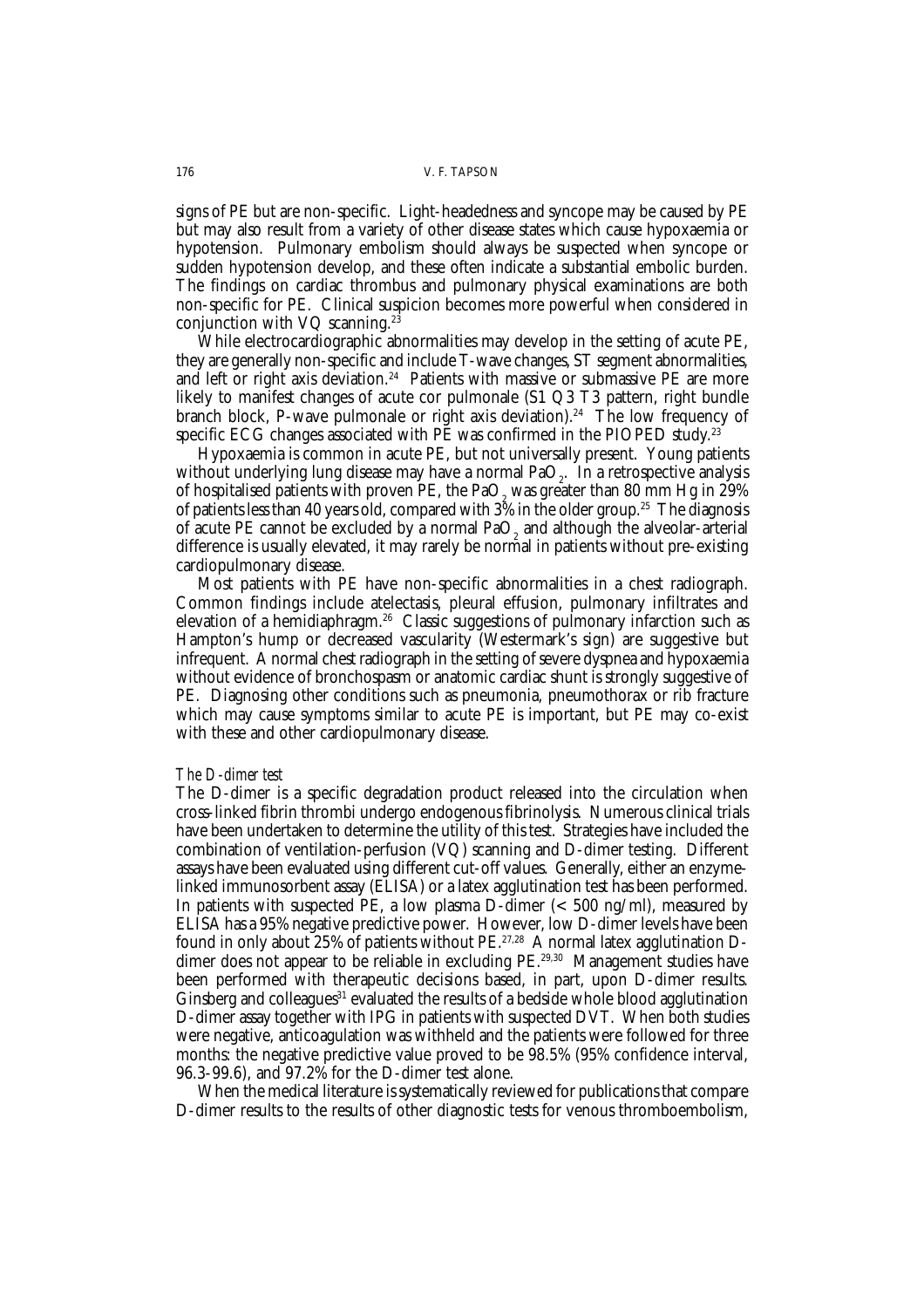there appears to be substantial variability in assay performance, heterogeneity among the patient population and inconsistent use of definitive diagnostic criteria for venous thromboembolism.32,33 At present, specific recommendations regarding the appropriate use of this test cannot be made. Future studies must be rigorous regarding the definitive presence or absence of DVT and PE, as well as addressing issues such as the extent of thrombosis, clinical setting and co-morbidity.

## *The ventilation-perfusion scan*

The VQ scan remains the pivotal test at most institutions when acute PE is suspected. Unfortunately, this test is diagnostic in only a minority of cases: it is rarely interpreted as normal or highly probable. Most lung diseases affect pulmonary blood flow to some extent as well as affecting ventilation, thus decreasing the specificity of the VQ scan. Pulmonary embolism frequently occurs in the setting of concomitant lung disease such as chronic obstructive pulmonary disease (COPD) or pneumonia, further complicating evaluation.

The Prospective Investigation of Pulmonary Embolism Diagnosis (PIOPED) was a multicentre, collaborative effort designed to elucidate the sensitivity and specificity of the VQ scan in patients with suspected acute PE.<sup>23</sup> The importance of clinical suspicion combined with the VQ scan was a crucial aspect of the investigation. In this clinical trial, PE was proven or excluded by pulmonary arteriography or by autopsy. Criteria for the interpretation of VQ scans from the PIOPED subsequently became widely adopted. The most important information derived from the study was the concept that PE is often present in patients with nondiagnostic lung scans when associated with a high clinical suspicion of PE. In this setting, a high probability lung scan is associated with proven PE in 96% of cases, but a low probability scan is also associated with PE in 40% of patients. The necessity of the ventilation scan has been debated.

The available data would suggest that if a ventilation scan cannot be performed, an isolated perfusion scan is useful if the interpretation is high probability, low probability, near normal or normal. A treatise on PE based upon the vast amount of data accrued upon the PIOPED has recently been published. $34$ 

Based on the PIOPED results, probability estimates for PE have been correlated with VQ scan results, and some of the original VQ scan diagnostic criteria have been revised. It has been suggested that these revived criteria be applied.<sup>35</sup>

## *The use of lower extremity studies when the ventilation-perfusion scan is nondiagnostic*

In the setting of a nondiagnostic lung scan, evaluation of the lower extremities is an alternative means by which to establish the need for anticoagulation. Treatment can be initiated when a non-invasive study such as IPG or compression US is positive. The strategy after a **negative** study, however, depends upon the lung scan and upon the level of clinical suspicion. If the clinical suspicion for PE remains high, pulmonary angiography, or possibly **serial** non-invasive lower extremity studies would be appropriate. Serial leg studies have been shown to reduce the need for angiography and appear cost-effective.36-38 Magnetic resonance imaging (MRI) may prove effective in this setting.

### PULMONARY ANGIOGRAPHY

Pulmonary angiography has been considered the discriminant diagnostic technique for PE.39 The most common diagnostic algorithm for PE has consisted of VQ scanning followed by pulmonary angiography when the scan is nondiagnostic and the clinical suspicion high. The validity of this technique was established in the PIOPED.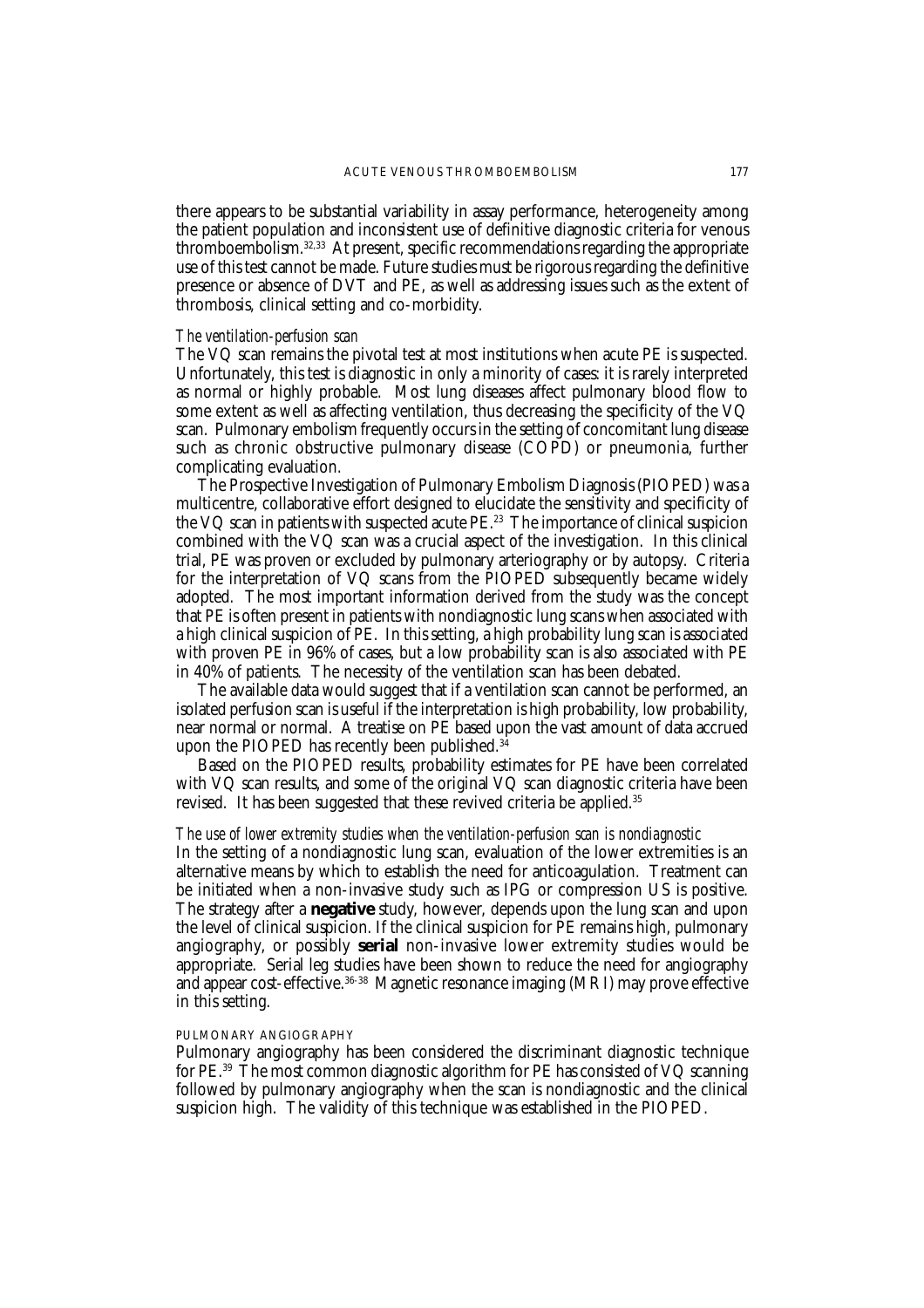#### 178 V. F. TAPSON

Pulmonary angiography for the purpose of diagnosing acute PE is unnecessary when the perfusion scan is normal. Relative contraindications to the procedure include significant bleeding risk and renal insufficiency. The procedure can generally be performed safely when the platelet count is at least 75,000/mm3 , and coagulation studies are normal or minimally abnormal. In patients with renal insufficiency, adequate hydration must be maintained, before, during, and after the angiogram. Diseases such as diabetes or multiple myeloma may increase the frequency of acute renal insufficiency after angiography. The presence of a left bundle branch block is an indication for the insertion of a temporary pacemaker during the procedure to protect against complete heart block. The electrocardiogram should be reviewed for potential arrhythmia.

Complications related to this procedure have been reported in several large clinical trials.<sup>23</sup> In the PIOPED, death occurred in 5 of 1,111  $(0.5\%)$  patients. Other severe complications in this trial included severe cardiopulmonary compromise requiring intubation or cardiopulmonary resuscitation in 4 (0.4%), renal failure requiring dialysis in 3 (0.3%), and groin haematomas requiring transfusion of two units of blood in 2 (0.2%). Death related to angiography has been documented in other clinical trials but occurs rarely. Bleeding may occur, particularly when thrombolytic therapy is administered, and a non-invasive diagnostic approach may reduce the frequency of this complication.40 In general, when a definitive diagnosis is necessary, the benefit of the procedure outweighs the risk. The test requires experienced angiographers, physicians and support staff.

## *Spiral computed tomography (CT) scanning*

Spiral (also termed helical) computed tomography (CT) scanning for diagnosing acute PE has recently been explored. This technique involves continuous movement of the patient through the CT scanner, and uses concurrent scanning by a constantly rotating gantry and detector system. Rapid scanning can be performed with continuous volume acquisitions obtained during a single breath. Retrospective reconstructions can be performed. A contrast bolus is required for imaging of the pulmonary vasculature. Limitations of spiral CT scanning include poor visualisation of the peripheral areas of the upper and lower lobes. Lymph nodes may cause false-positive results. Multiplanar reconstructions in coronal or oblique planes may aid in differentiating lymph nodes from emboli.

Sensitivity and specificity data from several large studies evaluating spiral CT scanning for acute PE are shown in Table  $1.^{20,41-44}$  Spiral CT has the greatest sensitivity for emboli in the main, lobar or segmental pulmonary arteries. The importance of subsegmental emboli as well as the accuracy of pulmonary angiography for emboli this size have been debated. In the PIOPED study, only 6% of patients had isolated subsegmental emboli.<sup>23</sup> Interestingly, two referee angiographers from the PIOPED agreed on the angiographic presence or absence of subsegmental emboli in only 66% of cases. Agreement was only 40% for a single subsegmental embolus.23

An advantage of spiral CT includes the ability to define non-vascular structures such as lymphadenopathy, lung tumours, emphysema, and other parenchymal abnormalities as well as pleural and pericardial disease. Smaller lymph nodes may result in false-positive studies, however. Additional, prospective, randomised, clinical trials comparing these techniques with the standard diagnostic approach to PE including outcome analyses will be useful. A large European trial is currently underway. Goodman and others, $41$  have strongly endorsed the incorporation of  $CT$  scanning into diagnostic algorithms for PE. Contrast-enhanced electron beam CT also appears useful in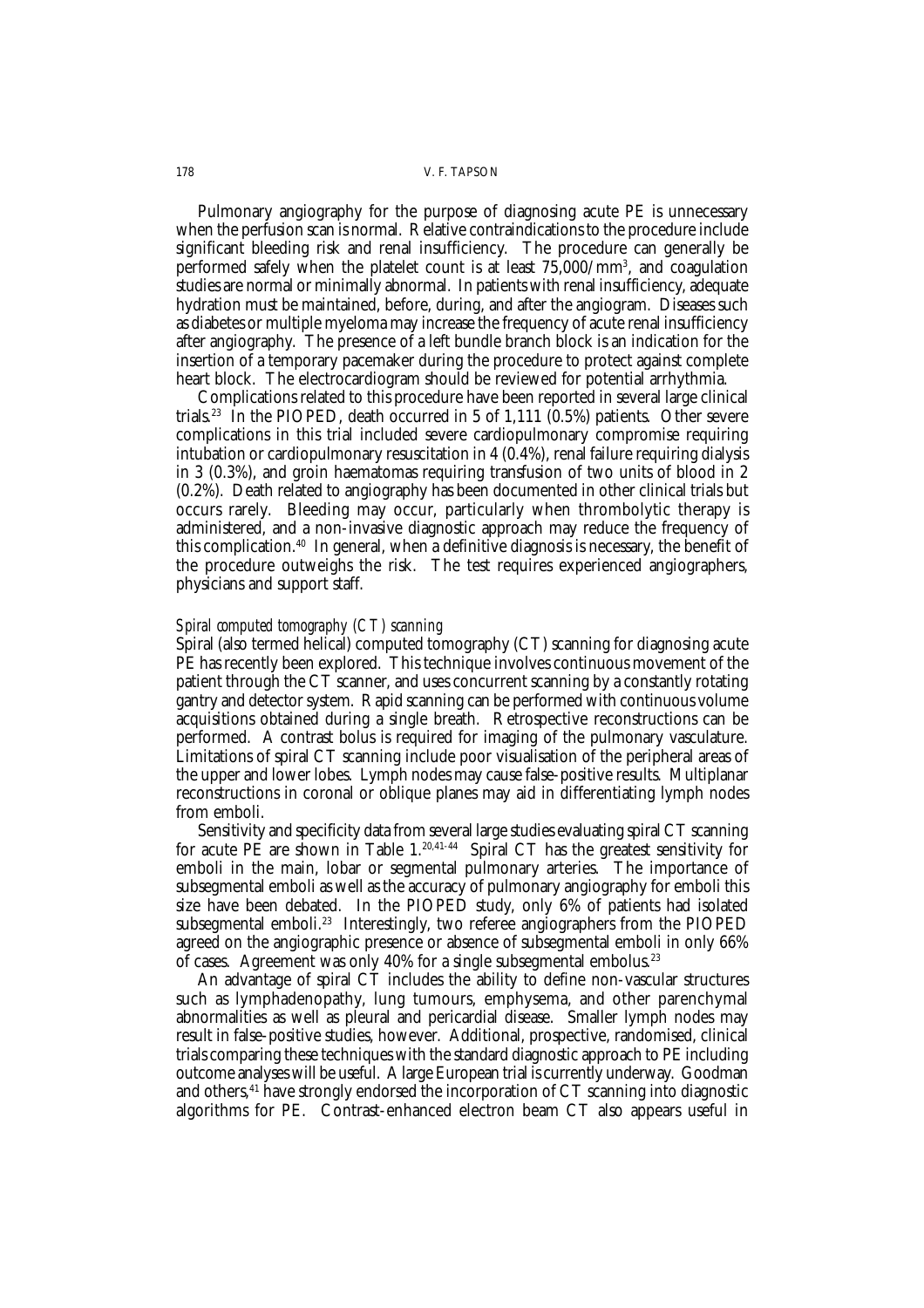| <b>TABLE 1</b><br>Sensitivity and specificity of spiral CT for acute PE.* |                                                            |                    |                           |  |
|---------------------------------------------------------------------------|------------------------------------------------------------|--------------------|---------------------------|--|
| Reference                                                                 | Number of patients<br>evaluated (number<br>with proven PE) | Sensitivity<br>(%) | <b>Specificity</b><br>(%) |  |
| Remy-Jardin(44)                                                           | 42 (18)                                                    | 100                | 96                        |  |
| Remy-Jardin(43)                                                           | 72 (39)                                                    | 91                 | 78                        |  |
| van Rossum(42)                                                            | 77 (39)                                                    | 95                 | 97                        |  |
| Sostman(20)                                                               | 28 (21) \$                                                 | 73                 | 97                        |  |
| Goodman(41)                                                               | 20(11)                                                     | 86†                | 92†                       |  |
|                                                                           |                                                            | 63‡                | 89‡                       |  |

\*All studies used pulmonary angiography as providing the definitive answer, except where noted. †Main, lobar and segmental emboli.

‡All emboli including peripheral.

§ Of the 21 PE, 6 were proven by angiography and 15 by high probability VQ scan.

diagnosing acute PE, and shares many advantages and limitations with spiral CT.<sup>45,46</sup> The rapid (l00msec) scanning time makes breath holding unnecessary with electron beam CT and respiratory and cardiac motion artifact are minimised.

## *Magnetic resonance imaging (for the evaluation of pulmonary embolism)*

Details regarding MRI technique have been reviewed in the DVT section. Meaney and colleagues,<sup>21</sup> prospectively compared gadolinium-enhanced MR angiography with pulmonary angiography in 30 patients with suspected PE.<sup>21</sup> The patients were enrolled consecutively and the studies were interpreted independently in a blinded manner by three radiologists. The pulmonary angiogram was considered to provide the definitive answer. In the eight patients with emboli proven by pulmonary angiography, all five lobar, and 16 of 17 segmental emboli were identified by the MR technique. The sensitivities for MR angiography for each of the readers were 100%, 87% and 75%, with specificities of 95%,  $100\%$  and 95%. This technique may ultimately allow the simultaneous and accurate detection of both PE and DVT. Additional prospective investigations will determine the role of MRI in the evaluation of VTE.

## *Echocardiography*

Studies of patients with documented PE have revealed that more than 80% of patients have imaging or Doppler abnormalities of right ventricular size or function which may suggest acute  $PE^{\hat{A}7}$  Unfortunately, the finding of right ventricular dysfunction is non-specific and certain clinical conditions commonly confused with PE (such as acute COPD exacerbations) are also associated with abnormal right ventricular function. Large emboli may also be visualised within the main pulmonary artery with surface echocardiography, but this appears to be unusual.

Transoesophageal echocardiography has been utilised to document emboli in the main or right pulmonary artery, and in some cases the left pulmonary artery. In nearly all cases, only massive emboli have been imaged.<sup>48</sup> Intravascular ultrasound has been used to demonstrate PE but has not been widely applied.<sup>49</sup>

## THERAPY FOR VENOUS THROMBOEMBOLISM

### *Anticoagulation*

Anticoagulation reduces mortality in acute PE. When VTE is diagnosed or strongly suspected, heparin therapy should be instituted promptly unless contraindications exist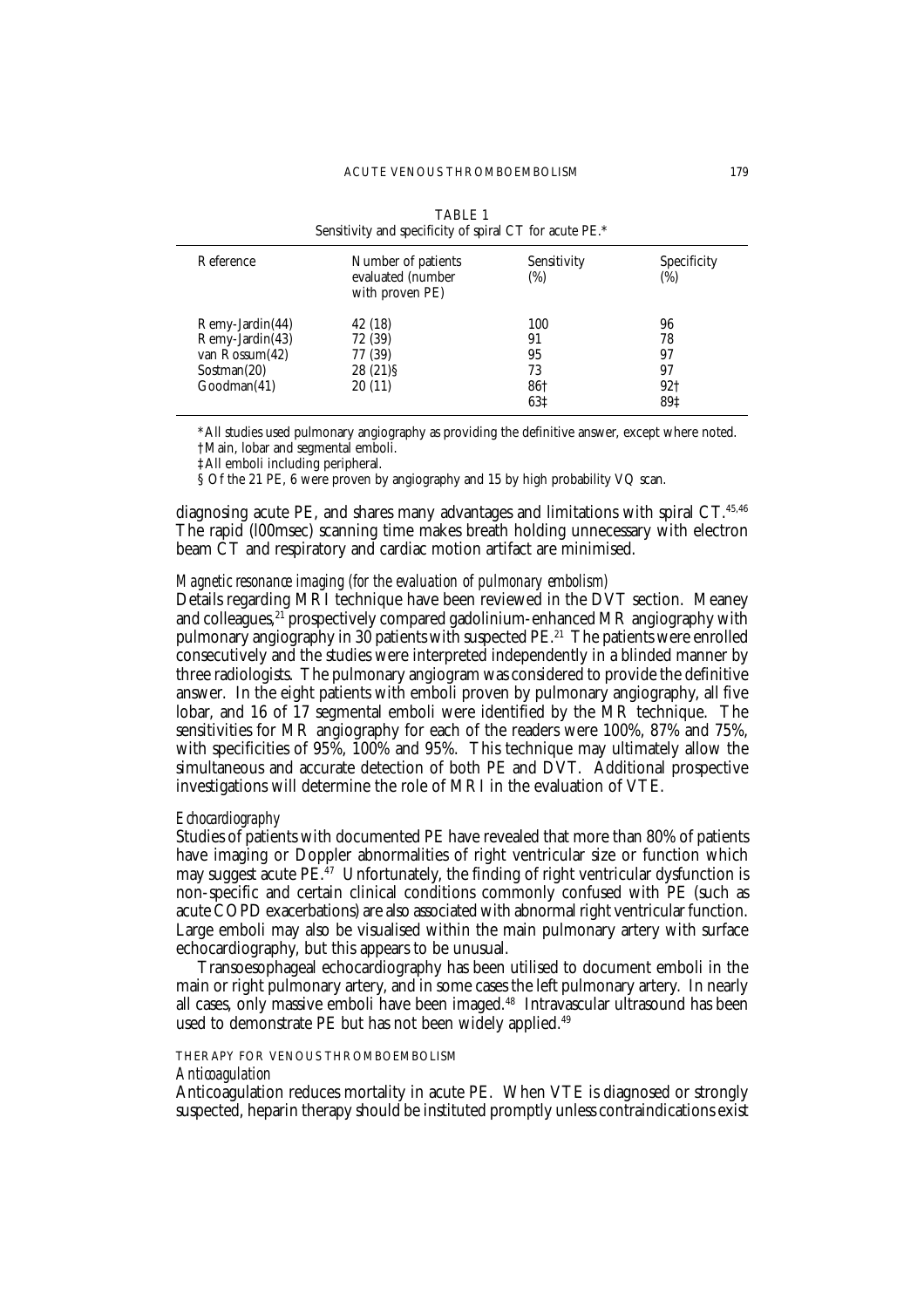and the diagnosis should always be confirmed if anticoagulation is to be continued. Heparin prevents thrombus growth. Although it does not directly prevent the development of acute PE or dissolve thrombus, it allows the fibrinolytic system to act unopposed and more easily reduces the size of the thromboembolic burden. While thrombus growth can be prevented, early recurrence can develop even in the setting of therapeutic anticoagulation.

When continuous intravenous heparin is initiated, the activated partial thromboplastin time (APTT) should be followed at six-hour intervals until it is consistently in the therapeutic range of  $1.5$ -2.0 times control values.<sup>50</sup> This range corresponds to a heparin level of 0.2-0.4 U/ml as measured by protamine sulfate titration. In general, heparin should be administered as an intravenous bolus of 5,000 units followed by a maintenance dose of at least 30,000-40,000 units per 24 hours by continuous infusion.51 The lower dose is administered if the patient is considered at high risk for bleeding. This aggressive approach decreases the risk of subtherapeutic anticoagulation and although supratherapeutic levels are sometimes achieved initially, bleeding complications do not appear to be increased.<sup>51</sup>

More recent data continue to support aggressive heparin dosing. An alternative regimen consisting of a bolus of 80U/kg followed by 18U/kg/hr has been recommended.52 Further adjusting of the heparin dose should also be bodyweightbased (Table 2). This weight-adjusted approach is recommended in the recent American College of Chest Physicians (ACCP) Consensus Conference on Antithrombotic Therapy.53 Warfarin therapy may be initiated as soon as the APTT is therapeutic and heparin should be maintained until a therapeutic international normalised ratio (INR) of 2.0-3.0 has been overlapped with a therapeutic APTT for three consecutive days. While proximal lower extremity thrombus is more likely to result in PE, calf thrombi should either be watched for proximal extension over 10-14 days with non-invasive testing, or anticoagulation should be instituted.54 Documented proximal DVT or PE should be treated for three months. Longer treatment is appropriate when significant risk factors persist. Both short and long-term anticoagulation guidelines are outlined in the ACCP Consensus Conference guidelines.<sup>53</sup>

| × |  |
|---|--|
|---|--|

Body weight-based nomogram for heparin therapy in acute venous thromboembolism.\*

Initial heparin dose: 80 U/kg bolus, then 18 U/kg/hr Subsequent modifications:

|          | <b>APTT</b>     | Heparin dose adjustment                            |  |
|----------|-----------------|----------------------------------------------------|--|
| (sec)    | (times control) |                                                    |  |
| $<$ 35   | ~< 1.2          | 80 U/kg bolus, then increase by 4 U/kg/hr          |  |
| 35 to 45 | 1.2 to $1.5$    | 40 U/kg bolus, then increase by 2 U/kg/hr          |  |
| 46 to 70 | 1.5 to 2.3      | No change                                          |  |
| 71 to 90 | 2.3 to 3.0      | Decrease infusion rate by 2 U/kg/hr                |  |
| > 90     | > 3.0           | Hold infusion 1 h, then decrease rate by 3 U/kg/hr |  |

\*From American College of Chest Physicians Guidelines<sup>53</sup> and Raschke et al.<sup>52</sup>

A number of prospective, randomised, clinical bids have demonstrated the efficacy and safety of LMWH (low molecular weight heparin) in the treatment of established acute proximal DVT using recurrent symptomatic VTE as the primary outcome measure, and several meta-analyses have been conducted.55-59 These agents can be administered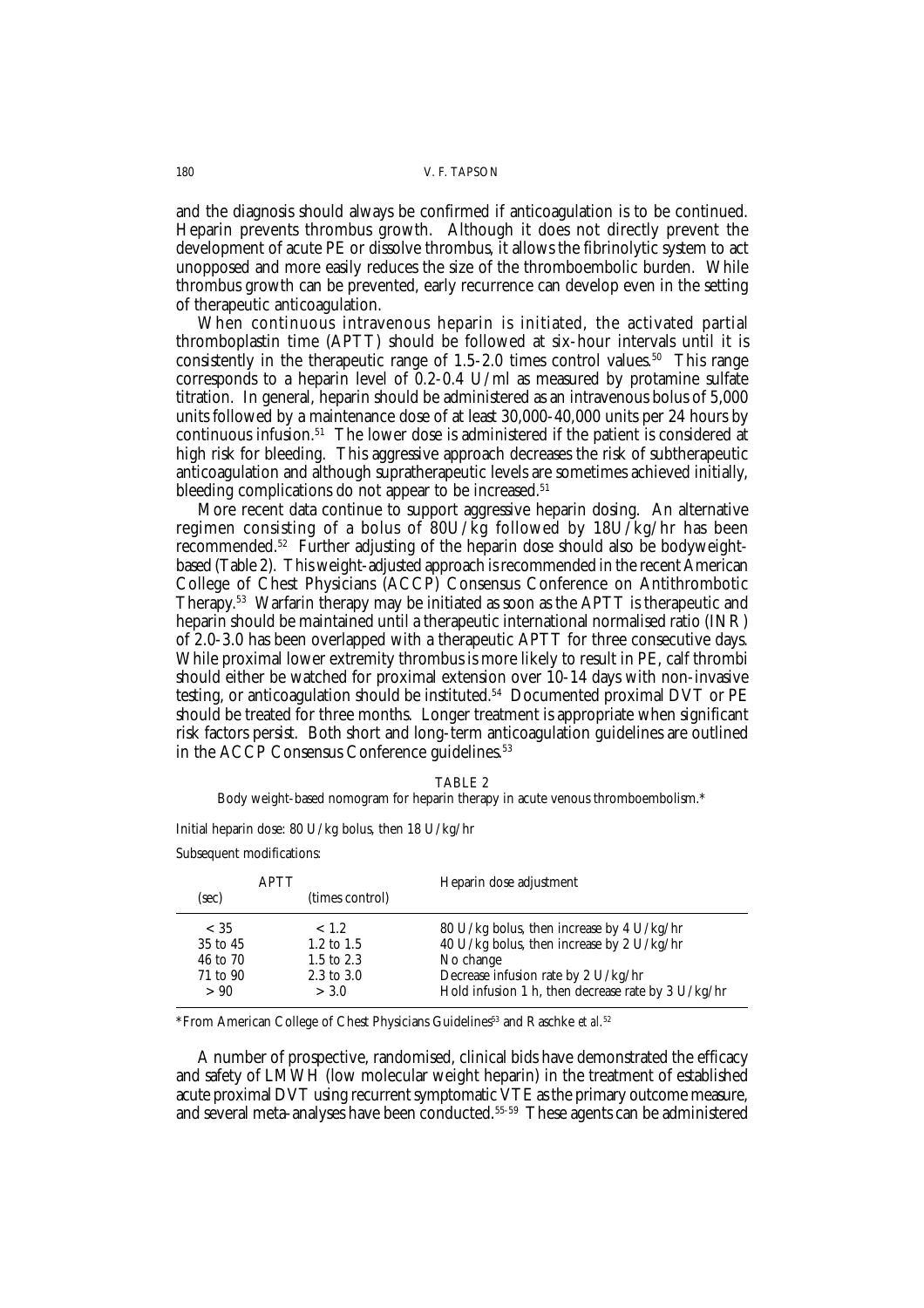once or twice per day subcutaneously even at therapeutic doses and do not require monitoring of the APTT (activated partial thromboplastin time). Factor X levels may prove useful but are not likely to be frequently required. In two large randomised (Canadian and European) trials, therapy with LMWH was safely initiated at home or continued at home after a brief hospitalisation.<sup>55,56</sup> A more recent study has suggested the efficacy of LMWH in the setting of acute PE.<sup>60</sup> Unfractionated and LMWH are compared in Table 3. Advantages of the LMWH preparations are shown in Table 4.

| ABL |
|-----|
|-----|

|  |  |  | A comparison of low-molecular-weight heparin with unfractionated heparin. |  |
|--|--|--|---------------------------------------------------------------------------|--|
|  |  |  |                                                                           |  |

| Characteristic             | $UFH*$        | LMWH <sup>+</sup> |
|----------------------------|---------------|-------------------|
| Mean molecular weight      | 12,000-15,000 | 4,000-6,000       |
| Protein binding            | substantial   | minimal           |
| <b>Platelet inhibition</b> | substantial   | minimal           |
| Anti-Xa activity           | substantial   | substantial       |
| Anti-IIa activity          | substantial   | minimal           |
| Vascular permeability      | moderate      | none              |
| Microvascular permeability | substantial   | minimal           |

\* Unfractionated heparin

† Low-molecular-weight heparin

TABLE 4

Potential advantages of low-molecular-weight heparins over unfractionated heparin.

- Similar or superior efficacy
- Similar or superior safety
- Superior bioavailability
- Once or twice daily dosing
- No laboratory monitoring\*
- Less phlebotomy
- Subcutaneous administration\*
- Earlier ambulation
- Home therapy in certain patient subsets

\*For both prophylaxis and treatment.

## *Complications of anticoagulation*

Complications of heparin treatment include bleeding and heparin-induced thrombocytopenia (HIT). The rates of major bleeding in recent trials using heparin by continuous infusion or high-dose subcutaneous injection are less than 5%. Heparininduced thrombocytopenia (defined as a platelet count less than 150,000 mm3) typically develops five or more days after the initiation of heparin therapy, occurring in 5% to 10% of patients.61 Low-molecular-weight heparins and heparinoids may be considered in this setting since the formation of heparin-dependent IgG antibodies and the risk of HIT appears to be lower with these substances. In a large clinical trial, heparin-induced thrombocytopenia occurred in nine of 332 patients receiving standard unfractionated heparin compared with none of 333 patients receiving enoxaparin.<sup>62</sup> Eight of the nine patients receiving standard heparin developed one or more thrombotic events. However, it is important for clinicians to realise that HIT can occur with the use of either form of heparin. Platelet aggregation studies should be performed to determine that a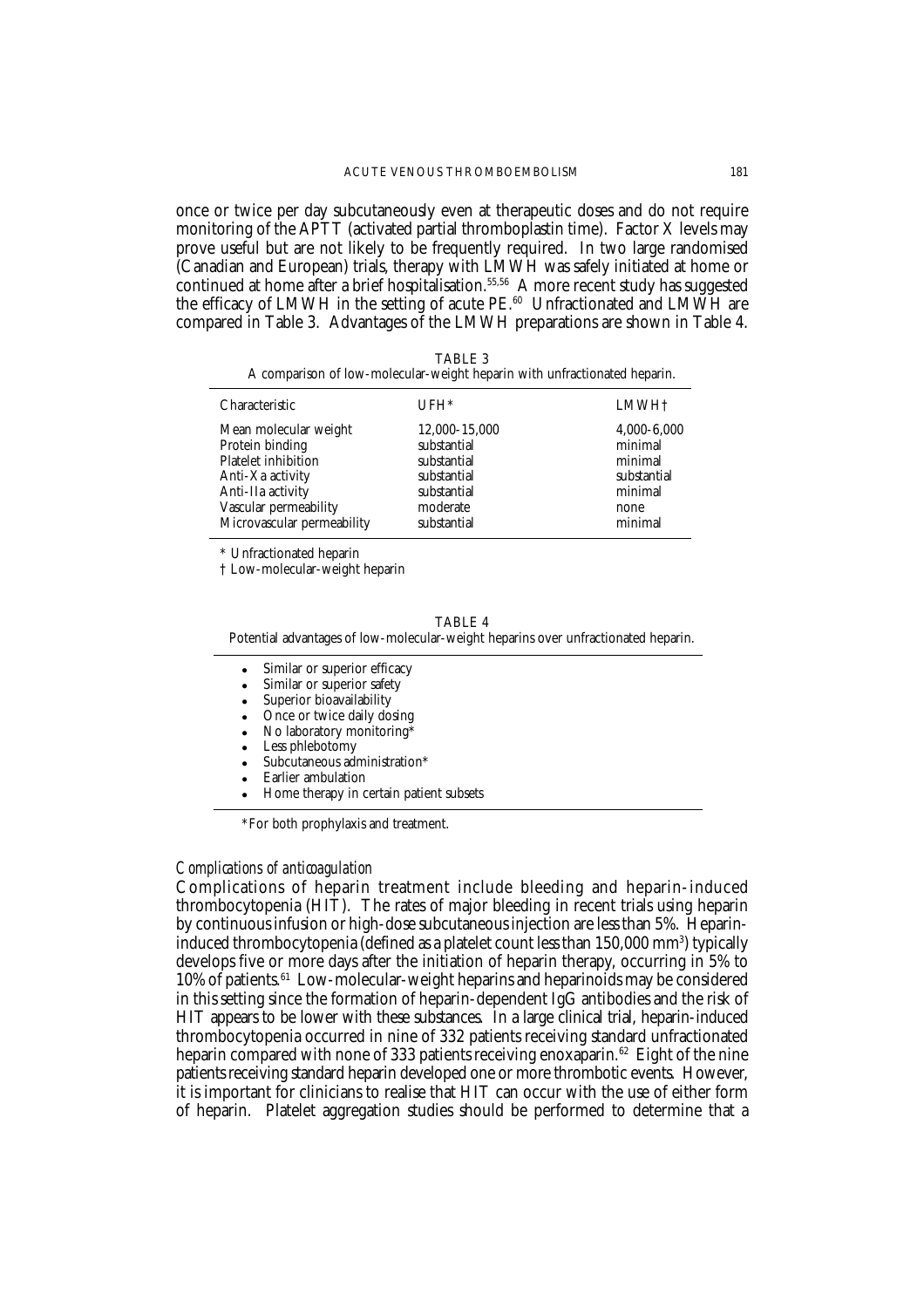LMWH preparation may be used safely in the setting of HIT caused by unfractionated heparin. The heparinoid compounds appear to exhibit even less cross-reactivity with the heparin-induced antibody than the LMWH compounds.<sup>63</sup>

#### *Vena cava interruption*

If anticoagulation cannot be administered or continued, inferior vena cava (IVC) filter placement can be undertaken to prevent lower extremity thrombi from embolising; the primary indications include contraindications to anticoagulation, recurrent PE while on adequate therapy and significant bleeding complications during anticoagulation. $64$  Filters are sometimes placed in the setting of massive PE when it is believed that any further emboli might be lethal. $64$  A number of filter designs exist; they are effective and complications are unusual. Potential mechanisms of IVC filter failure include filter migration, improper filter positioning, and formation of thrombosis proximal to the filter with subsequent embolisation. Rare complications include clinically significant perforation of the IVC, cephalad migration, and displacement of the filter during insertion. Occasionally, IVC obstruction due to thrombosis at the filter site may occur. Deaths due to filter placement are exceedingly uncommon. In general, anticoagulation is continued when a filter is placed if and when it is deemed safe.

## *Thrombolytic therapy*

The most common use of these agents is in patients with haemodynamic instability (hypotension) or severely compromised oxygenation.<sup>65</sup> Stable patients with a significant embolic load are individualised, often receiving treatment in the absence of absolute or relative contraindication. For example, strong arguments for thrombolytic therapy can be made when the perfusion defect by lung scan or pulmonary arteriogram is extensive, even without clear hemodynamic instability. Another setting in which thrombolytic therapy may be considered is when extensive DVT accompanies a submassive PE. There are no clinical studies suggesting a reduction in mortality in the latter circumstance, and perhaps future clinical trials will clarify these guidelines. Thrombolytic regimens approved by the United States Food and Drug Administration for the treatment of acute PE are presented in Table 5. Coagulation assays are unnecessary during thrombolysis since the approved regimens are administered as fixed doses. It is recommended that heparin be withheld until the thrombolytic infusion is completed.

The method of delivery of thrombolytic agents has also been investigated. While a number of investigators have employed standard or low-dose intrapulmonary arterial

| TABLE 5                                                                      |
|------------------------------------------------------------------------------|
| Thrombolytic therapy for acute pulmonary embolism: regimens approved for use |
| in the United States.                                                        |

Streptokinase: 250,000 U IV (loading dose over 30 min); then 100,000 U/hr for 24 hr\*

Urokinase: 2000 U/lb IV (loading dose over 10 min); then 2,000 U/lb/hr for 12 to 24 hr

Tissue-type plasminogen activator: 100 mg IV over 2 hr

\*Streptokinase administered over 24 to 72 hr at this loading dose and rate has also been approved for use in patients with extensive DVT.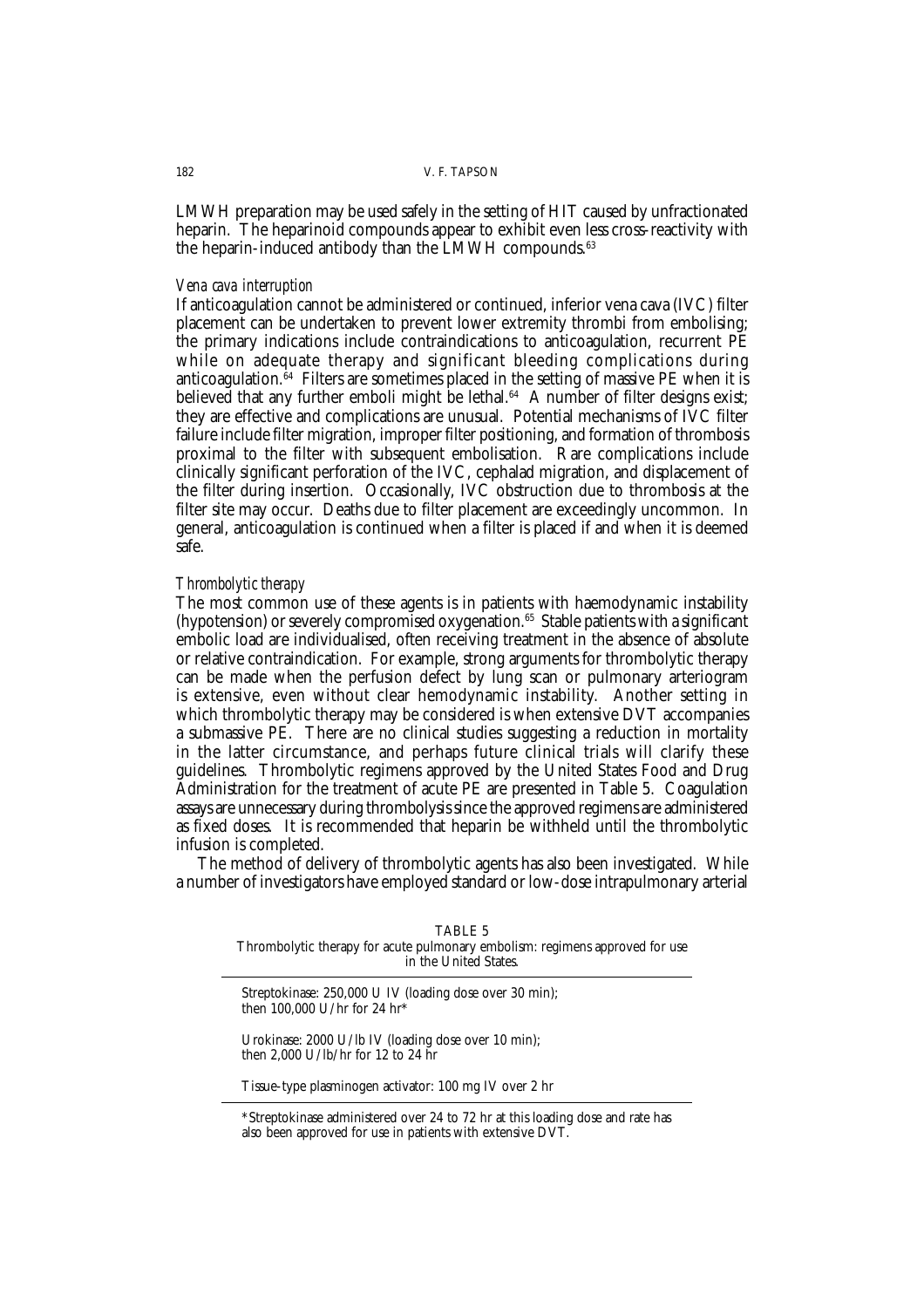thrombolytic infusions, in order to deliver a high concentration of drug in close proximity to the clot,  $67,68$  intravenous therapy appears adequate in most cases.  $62$  More direct techniques, such as catheter-directed administration of intra-embolic thrombolytic therapy have also been utilised,<sup>69</sup> although large clinical trials have not been performed.

Haemorrhage is the primary adverse effect associated with thrombolytic therapy and generally occurs at sites of invasive procedures such as pulmonary arteriography or arterial line placement.<sup>70</sup> Thus, when thrombolytic therapy is administered, invasive procedures should be minimised. The most devastating complication associated with this form of treatment is the development of intracranial haemorrhage. Clinical trials have suggested that this occurs in significantly less than 1% of patients.

### *Pulmonary embolectomy*

Pulmonary embolectomy may be performed in the setting of acute massive PE. While many patients die from PE before surgical embolectomy would be feasible, some deteriorate hours after the initial episode suggesting that surgery may occasionally be worthwhile. In one series of 71 embolectomies performed under cardiopulmonary bypass, hospital mortality was  $29\%$ <sup>71</sup> The mortality in those patients who had not sustained a cardiac arrest preoperatively was only 11%, however. Transvenous embolectomy via a suction-catheter device has been used but has not received widespread acceptance.<sup>72</sup>

## *Haemodynamic management of massive PE*

Massive PE should always be suspected as the cause of sudden hypotension, extreme hypoxemia, electromechanical dissociation or sudden cardiac arrest. If the patient is stable enough, VQ scanning should be performed. Although PE should be proven prior to the initiation of thrombolytic therapy, echocardiography may support the diagnosis of massive PE and may also suggest the need for these agents.73 Once massive PE associated with hypotension and/or severe hypoxemia is suspected, supportive treatment is immediately initiated. Intravenous saline should be infused rapidly, but cautiously, since right ventricular function is often markedly compromised. Dopamine or norepinephrine appear to be the favoured choices of vasoactive therapy in massive PE and should be administered if the blood pressure is not rapidly restored.<sup>73</sup> Oxygen is administered and thrombolytic therapy is considered as described above. Intubation and institution of mechanical ventilation are instituted as needed to support respiratory failure.

### **CONCLUSIONS**

Venous thromboembolism remains a substantial cause of morbidity and mortality, largely because of its non-specific and variable clinical presentations. Awareness of clinical risk factors and a low threshold for proceeding with the diagnostic evaluation are crucial. Objective testing for both DVT and PE are mandatory. New diagnostic modalities such as MRI and spiral CT are being investigated. Novel therapeutic agents such as the LMWH compounds are beginning to change the way therapy is approached. The International Co-operative Pulmonary Embolism Registry represents the largest prospective PE registry ever undertaken and enrolment is now complete.<sup>74</sup> Such collaborative efforts will enhance international communication and in turn increase the number and quality of international randomised clinical trials, helping to unify the approach to VTE. The future appears promising.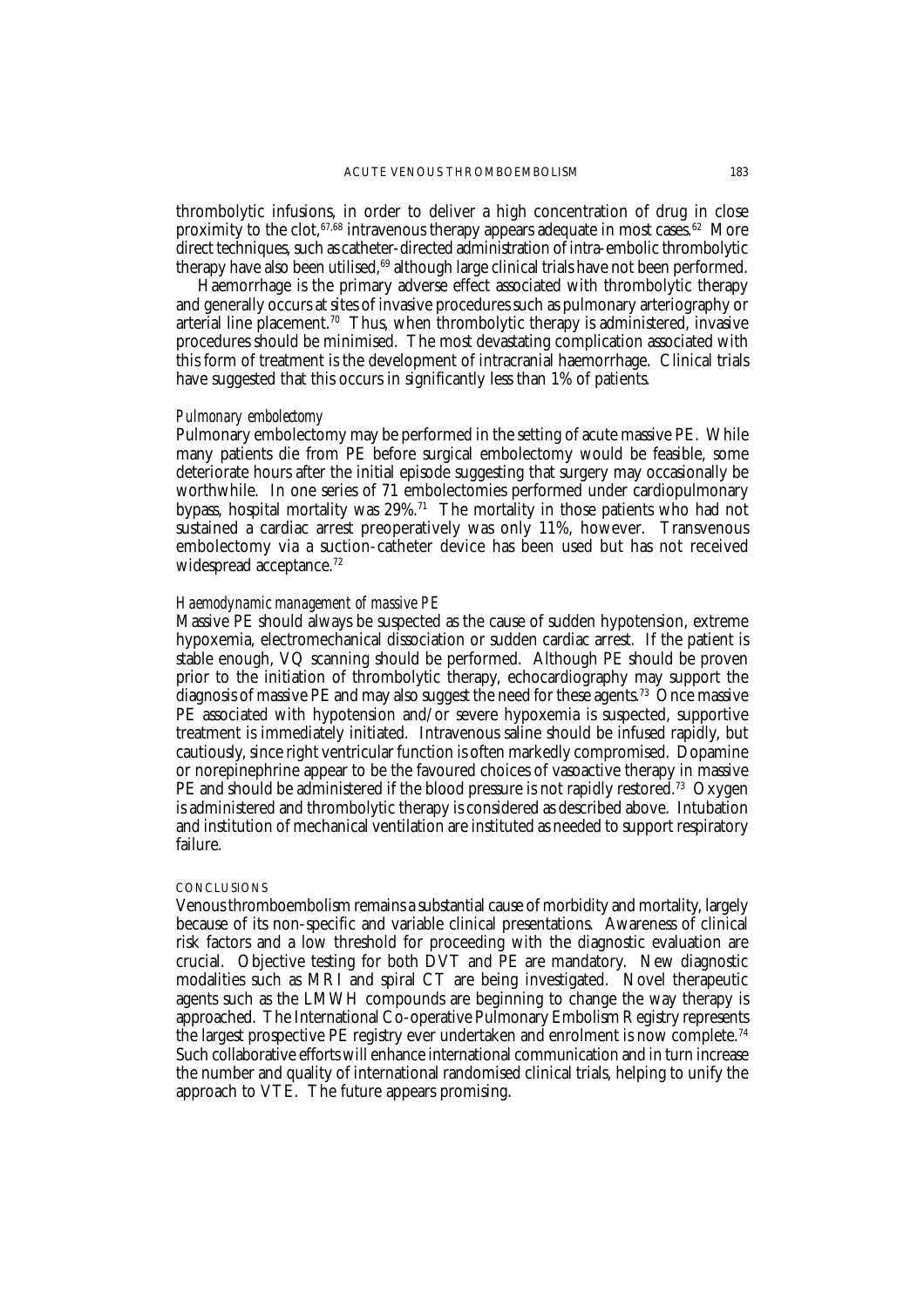#### 184 V. F. TAPSON

**REFERENCES** 

- <sup>1</sup> Lindblad B, Eriksson A, Bergquist D. Autopsy-verified pulmonary embolism in a surgical department: analysis of the period from 1951 to 1988. *Brit J Surg* 1991; **78:**849-52.
- <sup>2</sup> Goldhaber SZ, Hennekens CX, Evans DA *et al*. Factors associated with correct antemortem diagnosis of major pulmonary embolism. *Am J Med* 1982; **73:**822-6*.*
- <sup>3</sup> Leclerc JR, Illescas F, Jarzem P. Diagnosis of deep vein thrombosis. In: Leclerc JR (ed.) Venous thromboembolic disorders. Philadelphia: Lea and Febiger, 1991; 176-228.
- <sup>4</sup> Redman HC. Deep venous thrombosis: is contrast venography still the 'gold standard?' *Radiology* 1988; **168:**277-8.
- <sup>5</sup> Hull R, van Aken WG, Hirsh J *et al*. Impedance plethysmography using the occlusive cuff technique in the diagnosis of venous thrombosis. *Circulation* 1976; **53:**696-700.
- <sup>6</sup> Hull R, Hirsh J, Sackett DL *et al*. Combined use of leg scanning and impedance plethysmography in suspected venous thrombosis. An alternative to venography. *N Engl J Med* 1977; **296:**1497-500.
- <sup>7</sup> Huisman MV, Buller HR, ten Cate JW. Utility of impedance plethysmography in the diagnosis of recurrent deep-vein thrombosis. *Arch Intern Med* 1988; **148:**681-3.
- <sup>8</sup> Borgstede IP, Clagett GE. Types, frequency, and significance of alternative diagnoses found during duplex Doppler venous examinations of the lower extremities. *J Ultrasound Med* 1992; **11:**85-9.
- Lensing AWA, Prandoni P, Brandjes D *et al.* Detection of deep-vein thrombosis by real-time B-mode ultrasonography. *N Engl J Med* 1989; **320:**342-5.
- <sup>10</sup> Appelman PT, De Jong TE, Lampmann LE. Deep venous thrombosis of the leg: ultrasound findings. *Radiology* 1987; **163:**743-6.
- <sup>11</sup> Monreal M, Montserrat E, Salvador R *et al*. Real-time ultrasound for diagnosis of symptomatic venous thrombosis and for screening of patients at risk: correlation with ascending conventional venography. *Angiology* 1989; **40:**527-33.
- <sup>12</sup> Heijboer H, Buller HR, Lensing AWA *et al.* A comparison of real-time compression ultrasonography with impedance plethysmography for the diagnosis of deep-vein thrombosis in symptomatic outpatients. *N Engl J Med* 1993; **329:**1365-9.
- <sup>13</sup> Wells PS, Lensing AWA, Davidson BL *et al.* Accuracy of ultrasound for the diagnosis of deep venous thrombosis in asymptomatic patients after orthopedic surgery. A meta-analysis. *Ann Intern Med* 1995; **122:**47-53.
- <sup>14</sup> Evans AJ, Sostman HD, Knelson MH *et al*. Detection of DVT: prospective comparison of MRI with contrast venography. *AJR Am J Roentgenol* 1993; **161:**131-9.
- <sup>15</sup> Spritzer CE, Sostman HD, Wilkes DC, Coleman RE. Deep venous thrombosis: experience with gradient-echo MR imaging in 66 patients. *Radiology* 1990; **177:**235-41.
- <sup>16</sup> Erdman WA, Jayson HT, Redman HC *et al*. DVT of extremities: role of MRI in the diagnosis. *Radiology* 1990; **174:**425-31.
- <sup>17</sup> Evans AJ, Sostman HD, Witty LA *et al*. Detection of DVT: prospective comparison of MRI and sonography. *J Magn Reson Imaging* 1996; **1:**44-51.
- <sup>18</sup> Spritzer CE, Norconk JJ Jr, Sostman HD *et al*. Detection of DVT by MRI. *Chest* 1993; **104:**54-60.
- <sup>19</sup> Carpenter JP, Holland GA, Baum RA *et al*. Magnetic resonance venography for the detection of deep venous thrombosis: comparison with contrast venography and duplex Doppler ultrasonography. *J Vasc Surg* 1993; **18:**734-41.
- <sup>20</sup> Sostman HD, Layish DT, Tapson VF *et al*. Prospective comparison of helical CT and MR imaging in clinically suspected acute pulmonary embolism. *J Magn Reson Imaging* 1996; **6:**275.
- <sup>21</sup> Meaney JFM, Weg JG, Chenevert TL *et al*. Diagnosis of pulmonary embolism with magnetic resonance angiography. *N Engl J Med* 1997, **336:**1422-7.
- <sup>22</sup> Tapson VF. Pulmonary embolism: new diagnostic approaches. *N Engl J Med* 1997*;* **336:**1449-51.
- <sup>23</sup> A Collaborative Study by the PIOPED Investigators. Value of the ventilation-perfusion scan in acute pulmonary embolism: results of the Prospective Investigation of Pulmonary Embolism Diagnosis (PIOPED). *JAMA* 1990; **263:**2753-9.
- <sup>24</sup> The Urokinase Pulmonary Embolism Trial; A national cooperative study. *Circulation* 1973; **47(Suppl.II):**1-108.
- <sup>25</sup> Green RM, Meyer TJ, Dunn M, Glassroth J. Pulmonary embolism in younger adults. *Chest* 1992; **101:**1507-11.
- <sup>26</sup> Stein PD, Terrin ML, Hales CA *et al*. Clinical, laboratory, roentgenographic, and electrocardiographic findings in patients with acute pulmonary embolism and no pre-existing cardiac or pulmonary disease. *Chest* 1991; **100:**598-603.
- <sup>27</sup> Goldhaber SZ, Simons GR, Elliott CG *et al*. Quantitative D-dimer levels among patients undergoing pulmonary angiography for suspected pulmonary embolism. *JAMA* 1993; **270:**2819-22.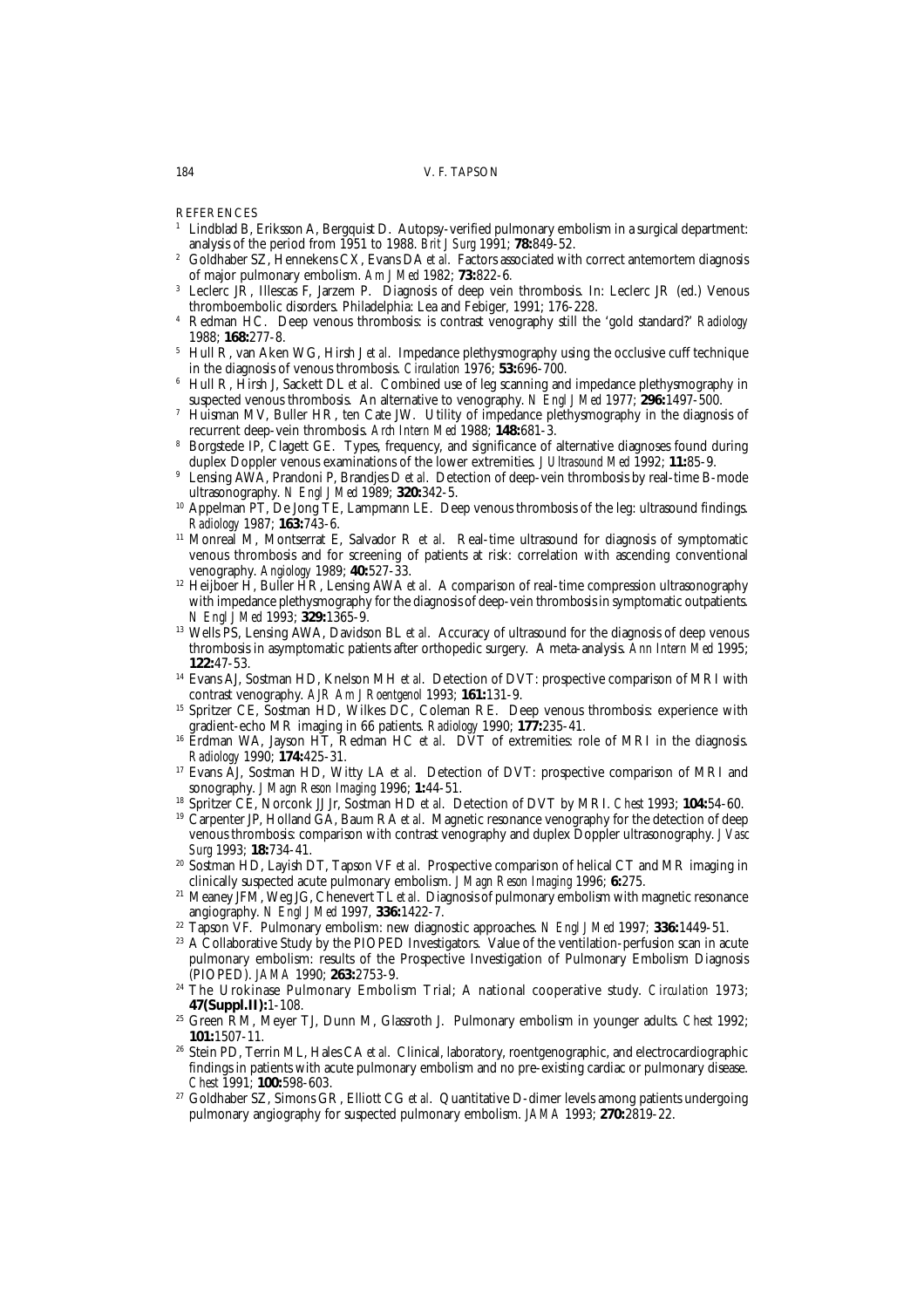- <sup>28</sup> Bounameaux H, de Moerloose P, Perrier A *et al*. Plasma measurement of D-dimer as diagnostic aid in suspected venous thromboembolism. *Thromb Haemost* 1994; **71:**1-6.
- <sup>29</sup> Ginsberg JS, Brill-Edwards PA, Demers C *et al*. D-dimer in patients with clinically suspected pulmonary embolism. *Chest* 1993; **104:**1679-84.
- <sup>30</sup> De Moerloose P, Minazio P, Reber G *et al*. D-dimer determination to exclude pulmonary embolism: a two step approach using latex assay as a screening tool. *Thromb Haemost* 1994; **72:**89-91.
- <sup>31</sup> Ginsberg JS, Kearon C, Douketis J *et al*. The use of D-dimer testing and impedance plethysmographic examination in patients with clinical indications of deep venous thrombosis. *Arch Intern Med* 1997; **157:**1077-81.
- <sup>32</sup> Becker DM, Philbrick JT, Bachhuber TL, Humphries JE. D-dimer testing and acute venous thromboembolism: a shortcut to accurate diagnosis? *Arch Intern Med* 1996; **156:**939-46.
- <sup>33</sup> Moser KM. Diagnosing pulmonary embolism: D-dimer needs rigorous evaluation. *BMJ* 1994; **309:**1525-26.
- <sup>34</sup> Stein PD. Strategies for Diagnosis. In: Stein PD (ed.). Pulmonary embolism. Baltimore: Williams and Wilkins, 1997; 261-72.
- <sup>35</sup> Gottschalk A, Sostman HD, Coleman RE *et al*. Ventilation-perfusion scintigraphy in the PIOPED study. Part II. Evaluation of the scintigraphic data and interpretations. *J Nucl Med* 1993; **34:**1119-26.
- <sup>36</sup> Hull RD, Raskob G, Ginsberg JS *et al*. A noninvasive strategy for the treatment of patients with suspected pulmonary embolism. *Arch Intern Med* 1994; **154:**289-97.
- <sup>37</sup> Stein PD, Hull RD, Pineo G. Strategy that includes serial noninvasive leg tests for diagnosis of thromboembolic disease in patients with suspected acute pulmonary embolism based on data from PIOPED. *Arch Intern Med* 1995; **155:**2101-4.
- <sup>38</sup> Hull RD, FeldsteinW, Stein PD. Cost-effectiveness of pulmonary embolism diagnosis. *Arch Intern Med* 1996; **156:**68-72.
- <sup>39</sup> Stein PD. Standard and augmented techniques of pulmonary angiography. In: Stein PD (ed.). Pulmonary embolism. Baltimore: Williams and Wilkins, 1997; 203-14.
- <sup>40</sup> Goldhaber SZ, Haire WD, Feldstein ML *et al*. Alteplase versus heparin in acute pulmonary embolism: randomized trial assessing right ventricular function and pulmonary perfusion. *Lancet* 1993; **341:**507-10.
- <sup>41</sup> Goodman LR, Curtin JJ, Mewissen MW *et al*. Detection of pulmonary embolism in patients with unresolved clinical and scintigraphic diagnosis: helical CT vs angiography. *AJR Am J Roentgenol* 1995; **164:**1369-74.
- <sup>42</sup> van Rossum AB, Treurniat FE, Kieft GJ *et al*. Role of spiral volumetric computed tomographic scanning in the assessment of patients with clinical suspicion of pulmonary embolism and an abnormal ventilation perfusion scan. *Thorax* 1996; **51:**23-8.
- <sup>43</sup> Remy-Jardin MJ, Remy J, Petyt L *et al*. Diagnosis of acute pulmonary embolism with spiral CT: comparison with pulmonary angiography and scintigraphy. *Radiology* 1995; **197(P):**303.
- <sup>44</sup> Remy-Jardin M, Remy J, Wattinne L, Giraud F. Central PE: diagnosis with spiral volumetric CT with single-breath-hold technique: comparison with pulmonary angiography. *Radiology* 1992*;* **185:**381-7.
- <sup>45</sup> Teigen CL, Maus TP, Sheedy PF *et al*. Pulmonary embolism: diagnosis with electro-beam CT. *Radiology* 1993; **188:**839-45.
- <sup>46</sup> Teigen CL, Maus TP, Sheedy PF *et al*. Pulmonary embolism: diagnosis with contrast-enhanced electron-beam CT and comparison with pulmonary angiography. *Radiology* 1995; **194:**313-9.
- <sup>47</sup> Come PC. Echocardiographic evaluation of pulmonary embolism and its response to therapeutic interventions. *Chest* 1992; **101:**1515-625.
- <sup>48</sup> Popovic AD, Milanovic B, Nescovic AN *et al*. Detection of massive pulmonary embolism by transesophageal echocardiography. *Cardiology* 1992; **80:**94-9.
- <sup>49</sup> Tapson VF, Davidson CJ, Kisslo KB et al. Rapid visualization of massive pulmonary emboli utilizing intravascular ultrasound. *Chest* 1994; **105:**888-90.
- <sup>50</sup> Hull RD, Raskob GE, Hirsh J *et al*. Continuous intravenous heparin compared with intermittent subcutaneous heparin in the initial treatment of proximal vein thrombosis. *N Engl J Med* 1986; **315:**1109-14.
- <sup>51</sup> Hull R, Raskob G, Rosenbloom D *et al*. Optimal therapeutic level of heparin therapy in patients with venous thrombosis. *Arch Intern Med* 1992; **152:**1589-95.
- <sup>52</sup> Raschke RA, Reilly BM, Guidry JR *et al*. The weight-based heparin dosing nomogram compared with a 'standard care' nomogram. *Ann Intern Med* 1993; **119:**874.
- <sup>53</sup> Dalen JE, Hirsh J. Fourth American College of Chest Physicians Consensus Conference on antithrombotic therapy. *Chest* 1995; **108:**2255-5225.